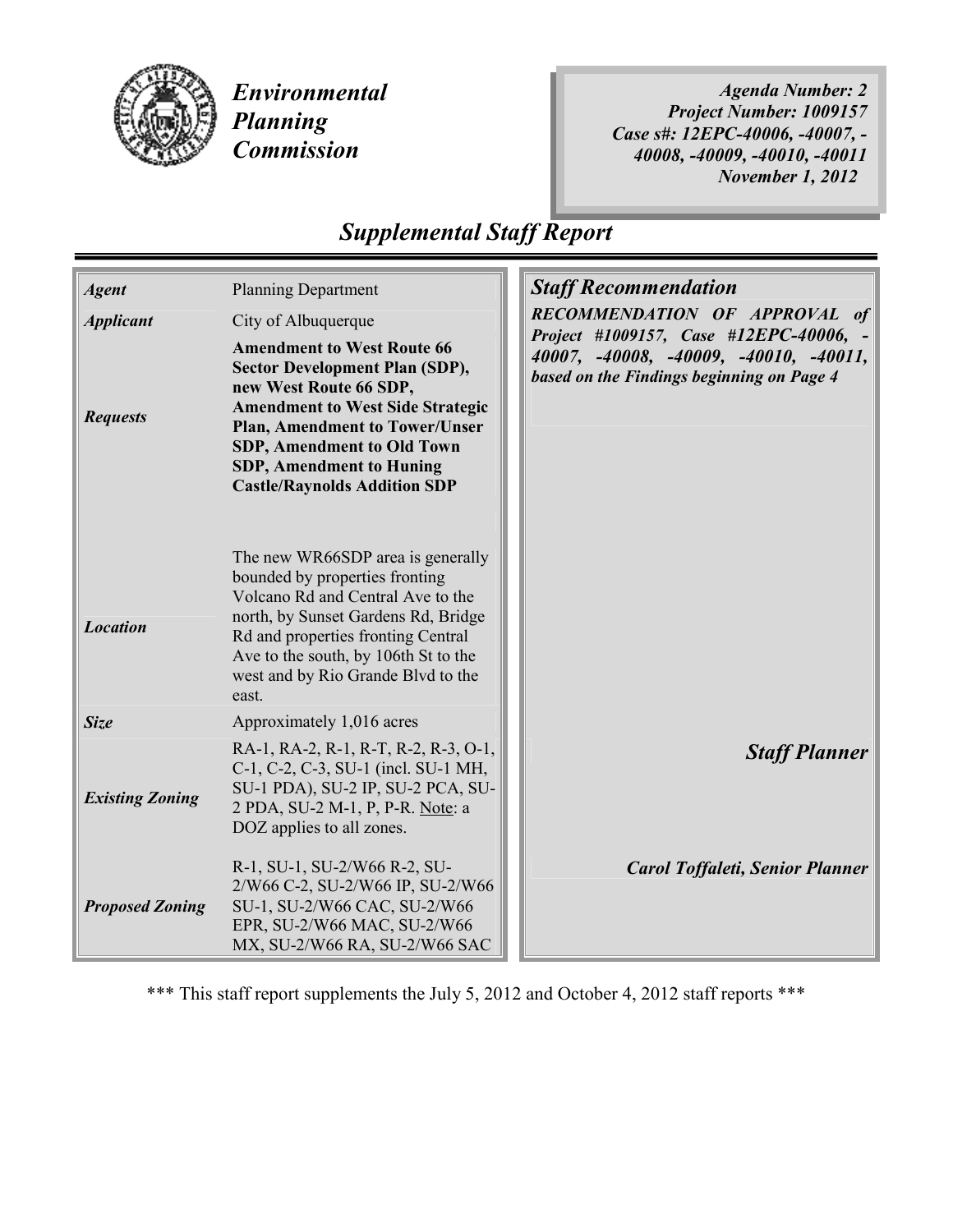# Summary of Analysis

The new WR66SDP (12EPC-40006, -40007) would replace the 1987 plan. It establishes land use and development regulations, and recommends capital improvement and other projects to realize West Central Ave's potential as a commercial destination and multi-modal thoroughfare. The other cases (12EPC-40008, -40009, - 40010, -40011 respectively)consist of amendments to certain activity center designations in the West Side Strategic Plan and map amendments to the Tower/Unser, Old Town and Huning Castle/Raynolds Addition sector development plans in order to eliminate overlapping boundaries.

The new WR66SDP meets the tests in R-270-1980. The Plan furthers a preponderance of applicable goals and policies in adopted City plans and the proposed zone changes would be more advantageous to the community as articulated in higher-ranked City plans. It reflects the community's vision, goals and objectives to strengthen West Route as a commercial, employment and recreational destination for residents and visitors. The new zones would replace existing zones that are less appropriate, because: they do not align with lot and ownership lines, are outdated and do not adequately achieve the City's priorities, including strengthening activity centers and corridors and supporting important scenic, cultural, natural and historic resources along West Route 66.

There is general support for the new plan from the Southwest Alliance of Neighbors, representing 18 NAs, West Old Town NA and West Park NA. However, significant concerns have been raised by commercial property owners about the proposed zoning. Since the full July 5 2012 hearing, Planning Staff have dealt with two appeals (both denied by Council), had discussions with property-owners, departments and agencies, and considered all comments received. The attached matrix contains the Planning Deparment's responses to comments, together with a Red-Line of the regulatory Chapter 4 of the Plan, for the EPC's consideration. Together they contain suggested changes to the 2.23.12 draft Plan.

While certain issues remain unresolved, the Planning Department feels they can be addressed during the Council process and that the draft Plan, supplemented by findings and conditions, is sufficient to support a Recommendation of Approval to the City Council of the West Route 66 Sector Development Plan (WR66SDP), and associated cases.



Proposed WR66SDP boundary:

The draft plan is available on the project webpage at http://www.cabq.gov/planning/residents/sector-developmentplans/west-route-66-sector-development-plan/ The 1987 plan is at

http://www.cabq.gov/planning/publications/documents/West66amended2009Wlegislation0511.pdf/view

City Departments and other interested agencies reviewed this application from 2/27/2012 to 3/14/2012 Agency comments received since the October 4, 2012 staff report was completed begin on Page .15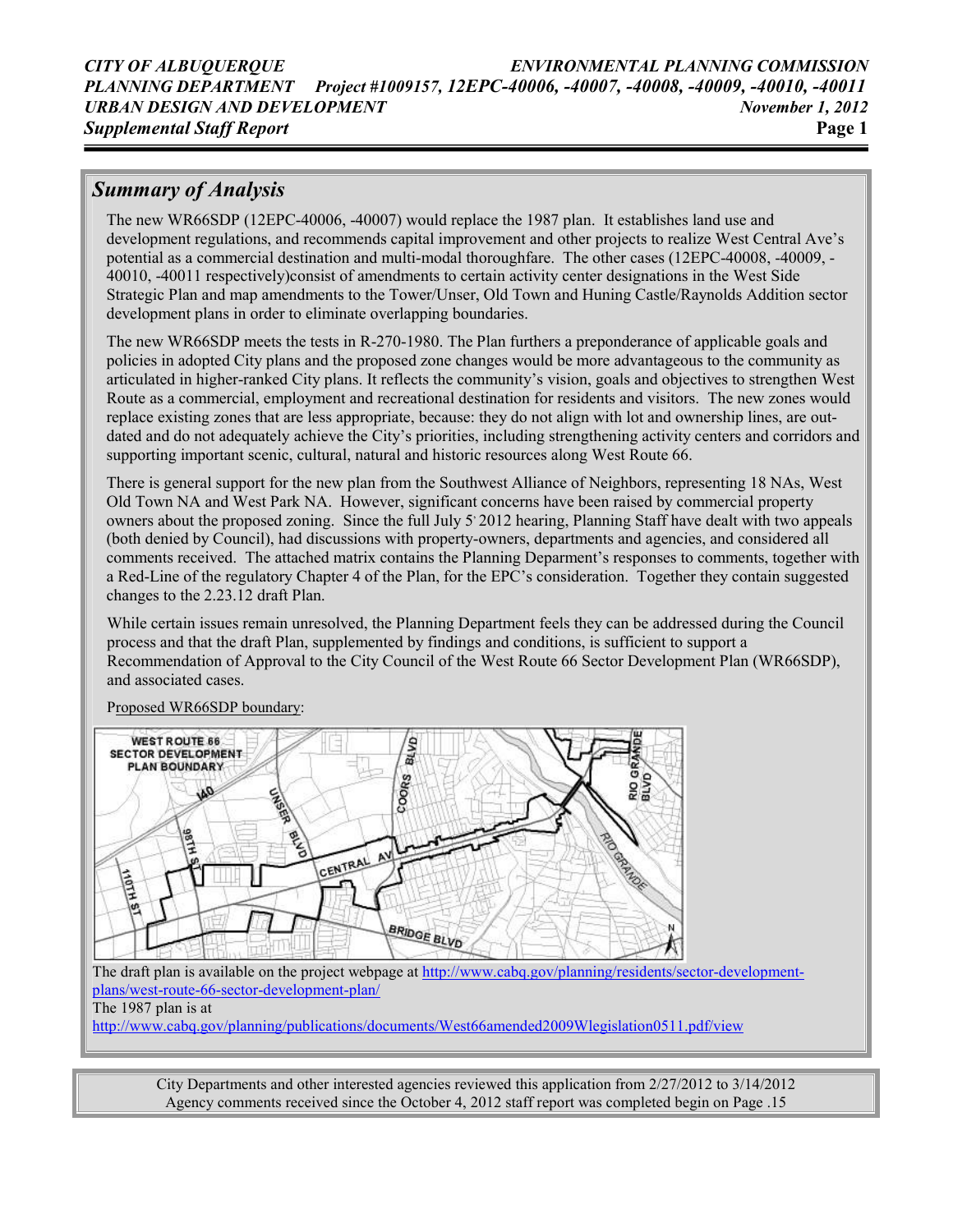# UPDATE

# Neighborhood/Public

City Staff has conversed or met with a number of property-owners, or their agents, to discuss the plan and its implications for their properties and any development plans they are considering. Additional comments have been received since the October 4, 2012 staff report was completed and are attached. City Staff is expecting neighborhood comments and/or testimony at the November  $1<sup>st</sup>$  hearing.

## Agencies

Additional information has been received from MRGCD regarding the recommended project to improve access and parking to bosque trails on the northwest side of the Rio Grande and coordination with the US Army Corps of Engineers. The legal status of all MRGCD facilities within the plan area has also bee provided.

## Draft Plan and Research

- The Demographics section of the plan, based on 2010 Census data, is nearing completion.
- An on-line survey to obtain stakeholders' opinion on recommended projects was posted on the project webpage on Friday October  $19<sup>th</sup>$  and results will be available 48 hours prior to the November  $1<sup>st</sup>$  hearing. 18 surveys have been completed to date.
- In response to comments and testimony at the July 5, 2012, Planning staff began investigating the issue of parking lot safety on West Central with the assistance of the APD's Crime Analysis Unit. A report is pending, in order to refine and vet the research and due to constraints on APD and Planning Staff time.
- A Roadway Safety Audit of West Central between Coors and Atrisco Dr. is being developed to evaluate conditions for all modes and come up with possible solutions to the high incidence of crashes and fatalities in this area, as highlighted in the draft WR66SDP (p. 47). The Audit is funded by the Federal Highway Administration and led by MRCOG, with participation from Planning, APD, ABQ Ride, DMD, NMDOT and others.

# Staff Response to Comments

The attached matrix lists the comments in alphabetical order by last name of commenter or organization. Public comments are followed by Agency comments. Staff responses fall under No change or Change. The majority of changes to zoning are reflected in the Red-Line of Chapter 4, which is a separate color attachment to the staff report. The majority of the changes to other parts of the Plan are worded as Conditions and are listed on page 9 of this staff report.

In general, Staff is proposing text changes to the regulatory chapter to make it clearer and more userfriendly, as it appeared that several concerns sprang from confusion about the zoning proposals. The proposed zoning maps have been updated, along with some diagrams. Substantive changes to the zoning are also recommended in the Red-Line and Conditions, including: allowing drive-up uses in the W66 CAC zone (Atrisco area) and W66 SAC zone (east of river) as long as they meet standards for site layout and screening; removing the cap on parking in the W66 CAC; and eliminating the minimum building height requirement in the W66 MAC (Major Activity Center) zone. Other requirements have been adjusted, such as relaxing the limitation on ground floor residential uses in the W66 MAC on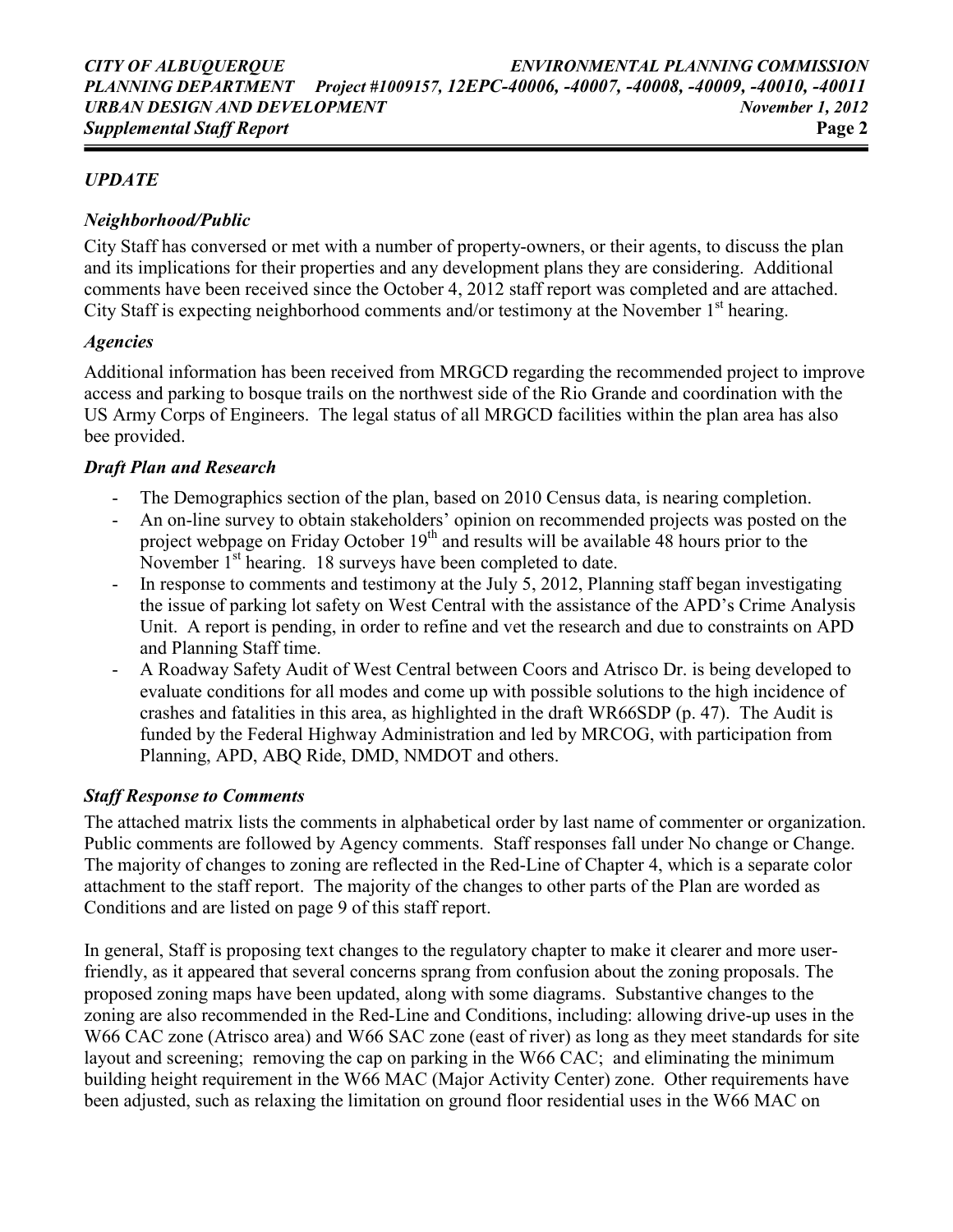"shallow" lots, and lowering the minimum building height in the W66 CAC from 26 to 20 ft. However, other regulations were retained largely "as is" despite opposition, because they are considered necessary in a long-term plan like the WR66SDP, in order to foster a transition to more compact development in activity centers along what is the most successful transit corridor in the City.

Staff has addressed official comments from Long Range Planning, the City Engineer, DMD, Parks & Recreations (Planning & Design and the Open Space Divisions), Transit, MRGCD and PNM. Staff has also addressed suggestions from Zoning based on discussions with their Staff. There are many outstanding issues from DMD. Unfortunately, a meeting with DMD did not materialize before completion of this staff report. However, many of the DMD comments refer to project recommendations that would need further evaluation and approval anyway before moving on to the capital project list (or other funding program) for implementation.

# **CONCLUSION**

The new WR66SDP meets the tests in R-270-1980 as analyzed in the July 5, 2012 staff report. The Plan furthers a preponderance of applicable goals and policies in adopted City plans, including the transit corridor and activity center policies of the Comprehensive Plan. The proposed zone changes would be more advantageous to the community as articulated in higher-ranked City plans. It reflects the community's vision, goals and objectives to strengthen West Route as a commercial, employment and recreational destination for residents and visitors, while respecting the different character of sub-areas of the corridor. The Plan, through zoning and recommended infrastructure improvements, also supports important community assets including the open-ness and views afforded by the West Mesa, historic Route 66 properties, the bosque and Rio Grande, the BioPark and the route to Old Town.

The Planning Department requests a Recommendation of Approval to the City Council of Project #1009157, the West Route 66 Sector Development Plan (WR66SDP) and associated cases, based on the following findings and conditions.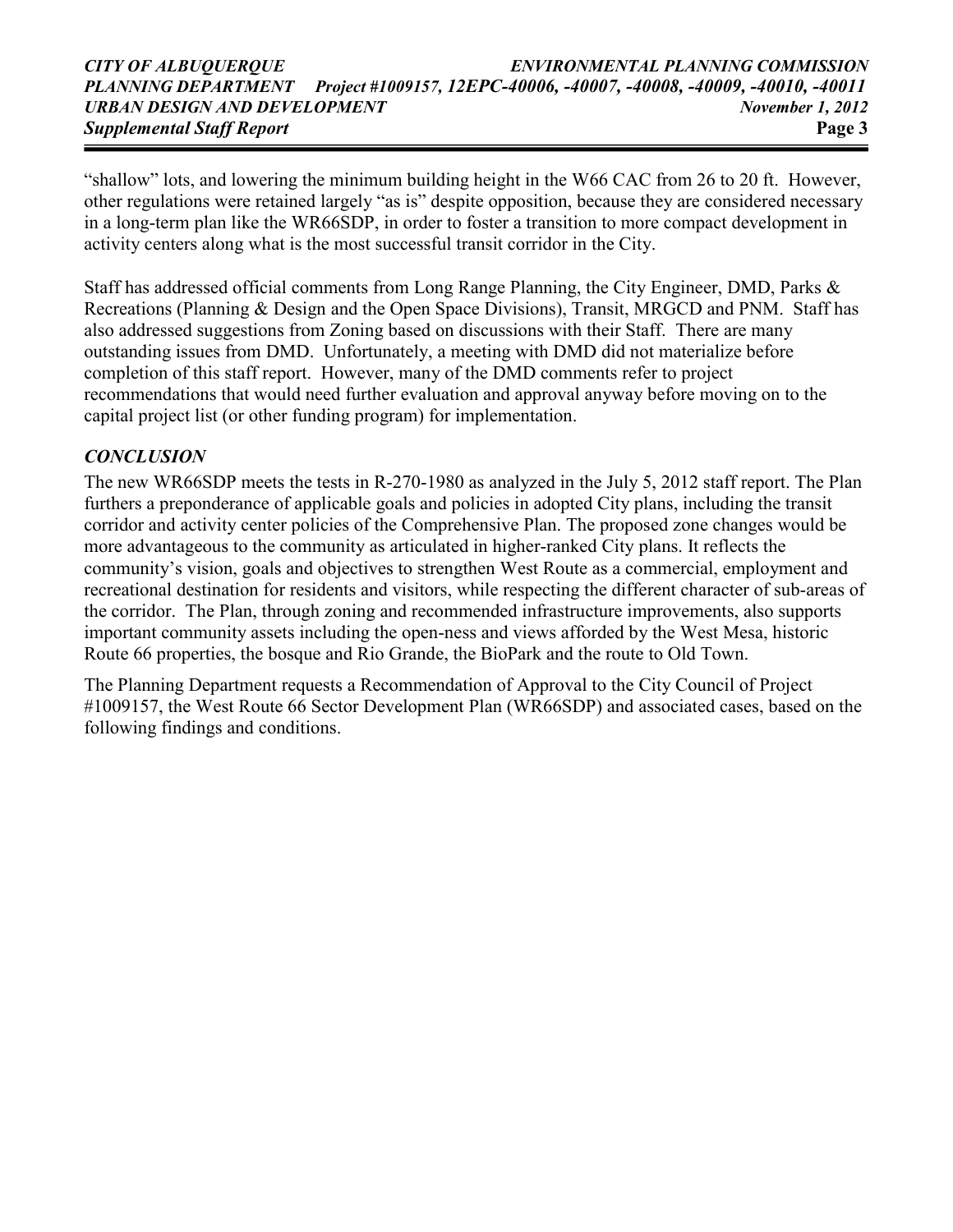FINDINGS FOR RECOMMENDATION - #1009157, 12EPC-40006, -40007, -40008, -40009, -40010, -40011, Map Amendment to West Route 66 Sector Development Plan, new West Route 66 SDP, Text Amendment to West Side Strategic Plan, Map Amendment to Tower/Unser SDP, Map Amendment to Old Town SDP, Map Amendment to Huning Castle/Raynolds Addition SDP – November 1, 2012

- 1. The requests are for an Environmental Planning Commission recommendation to City Council to approve a new West Route 66 sector development plan (WR66SDP) and boundary, which would replace the 1987 plan and boundary upon adoption; and to recommend approval of related amendments to certain activity center designations in the West Side Strategic Plan and map amendments to the Tower/Unser, Old Town and Huning Castle/Raynolds Addition sector development plans in order to eliminate overlapping boundaries. The proposed new plan area generally extends west to east from  $106<sup>th</sup>$  St to Rio Grande Blvd and includes properties on and near West Central Ave, totaling approximately 1,016 acres.
- 2. The Charter of the City of Albuquerque, the Albuquerque / Bernalillo County Comprehensive Plan, the West Side Strategic Plan, Bosque Action Plan, Trails and Bikeways Facility Plan, Albuquerque On-Street Comprehensive Bike Plan, West Route 66 Sector Development Plan (1987, amended), Tower Unser Sector Development Plan, Old Town Sector Development Plan, Huning Castle & Raynolds Addition Sector Development Plan, the City of Albuquerque Zoning Code and the 2035 Metropolitan Transportation Plan are incorporated herein by reference and made part of the record for all purposes.
- 3. The new WR66SDP was formulated with input from residents, property-owners, business-owners and interest groups over a year-long community planning process, and is informed by baseline conditions in the plan area and adopted City plans and policies.
- 4. The new WR66SDP establishes land use and development regulations to meet the service, employment, housing, and recreational needs of residents and visitors. It also recommends capital improvement projects to improve the appearance and multi-modal function of West Central (a principal arterial and designated transit corridor in the Comprehensive Plan), and to enhance significant community resources, including historic Route 66 properties, the Rio Grande Valley State Park and the Albuquerque BioPark.
- 5. On July 5, 2012, the EPC voted to continue hearing project #1009157 on October 4, 2012. The EPC's continuance of the project was appealed to the City Council by Peterson-98th/Central LLC represented by Douglas H. Peterson. The appeal (AC-12-14) was heard by the City's Land Use Hearing Officer (LUHO) on August 27, 2012, who recommended denial of the appeal. The Council accepted LUHO's recommendation at the September 17, 2012 meeting.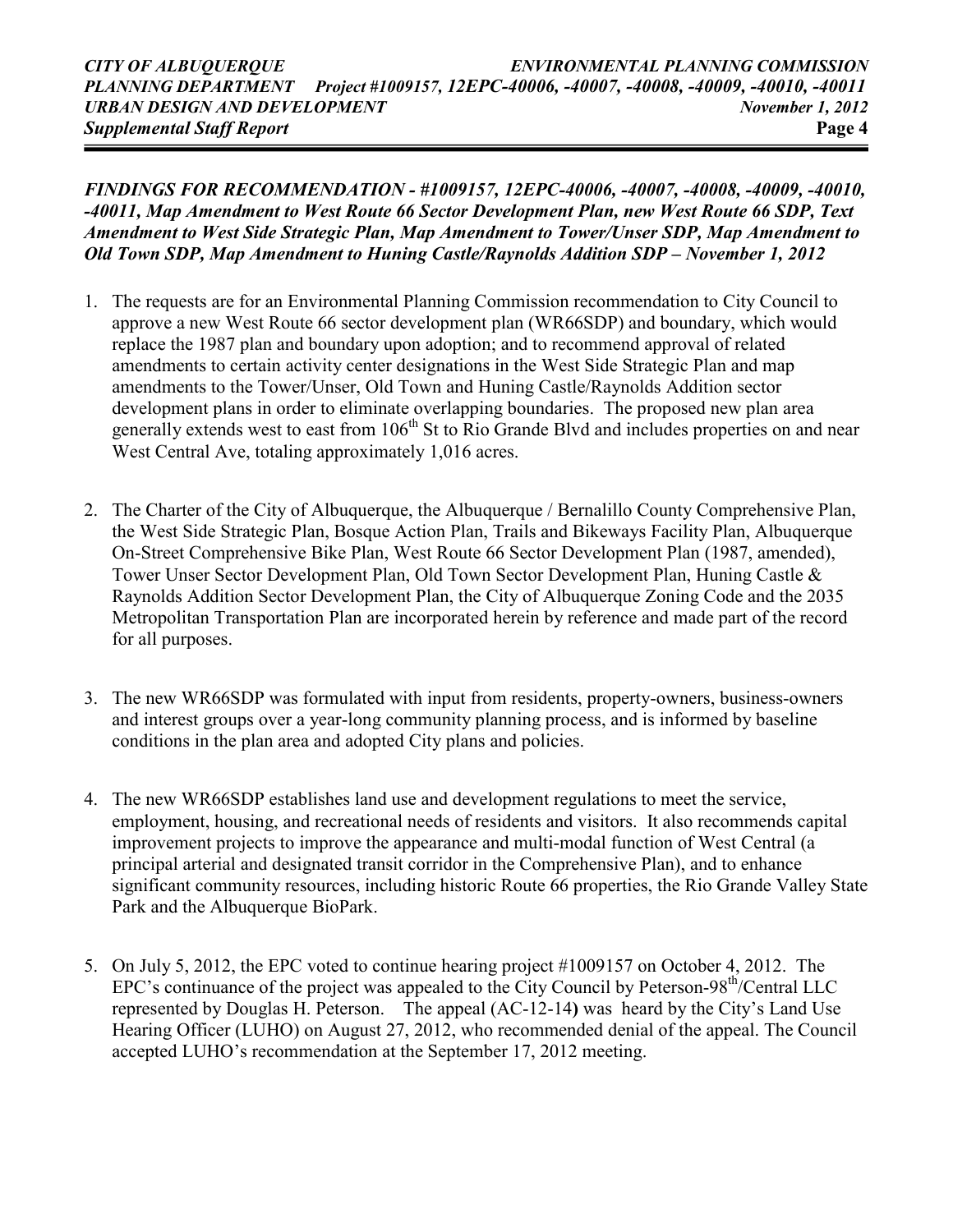- 6. A second appeal regarding the WR66SDP (AC-12-15) was submitted by the Old Town Shopping Center Partners, LP, represented by Douglas H. Peterson, regarding the Planning Director's determination to review the 1987 WR66SDP. The second appeal was heard by LUHO on Monday, October 1, 2012, who recommended denial of the appeal. The Council accepted LUHO's recommendation on October 15, 2012.
- 7. The proposed zoning is justified under R-270-1980 per the following considerations:
	- (A) The proposed zoning and general development standards in the WR66SDP further a preponderance of applicable goals and policies in the Comprehensive Plan and adopted Rank 2 plans, as analyzed in section II of this staff report. They were also formulated with guidance from the community throughout the planning process, based on their vision, goals and objectives for the future of West Route 66. Future land uses and development in the plan area will therefore be consistent with the City's health, safety, morals and general welfare.
	- (B) The general approach of the Plan is to retain existing zoning where it is consistent with applicable city goals and policies and community values, and to rezone other areas where there are opportunities to better further these goals, policies and values. The 1987 WR66SDP includes a Design Overlay Zone which applies to all properties in the associated plan area; the new plan uses the same approach by proposing general development standards. The existing plan boundary was adjusted to exclude existing single family housing where possible in order to strengthen West Route 66 as an area for commercial, employment, higher density residential, civic and cultural uses. The main strategy of the new zoning is to create concentrations of these uses in activity centers along Central, a major arterial and designated transit corridor. However, the location of the new zones and the regulatory content of the Plan were also calibrated to be sensitive to existing and adjoining land uses, scenic and natural resources and current property entitlements. In addition, some of the proposed changes remedy situations where zone lines do not match parcel or ownership lines. The Plan has aimed for a balanced approach to rezoning.
	- (C) The zone changes proposed in the WR66SDP further adopted elements of higher ranked plans as follows:

The majority of the WR66SDP plan area falls within the Developing and Established Urban Area of the Comprehensive Plan (CP). The Plan supplements the existing C-2 Community Commercial and IP Industrial Park zones with new zones that broaden the choice of housing and employment opportunities in the area. The zones are tailored so that development will respect the values and resources of different neighborhoods along West Route 66, while the general standards in the Plan aim to enhance the overall appearance of the corridor. (CP Goal and Policy II.B.5.d)

The Plan proposes higher density housing in appropriate areas: Activity Centers (Major, Community and Special); along Central Avenue and other major streets in the plan area; and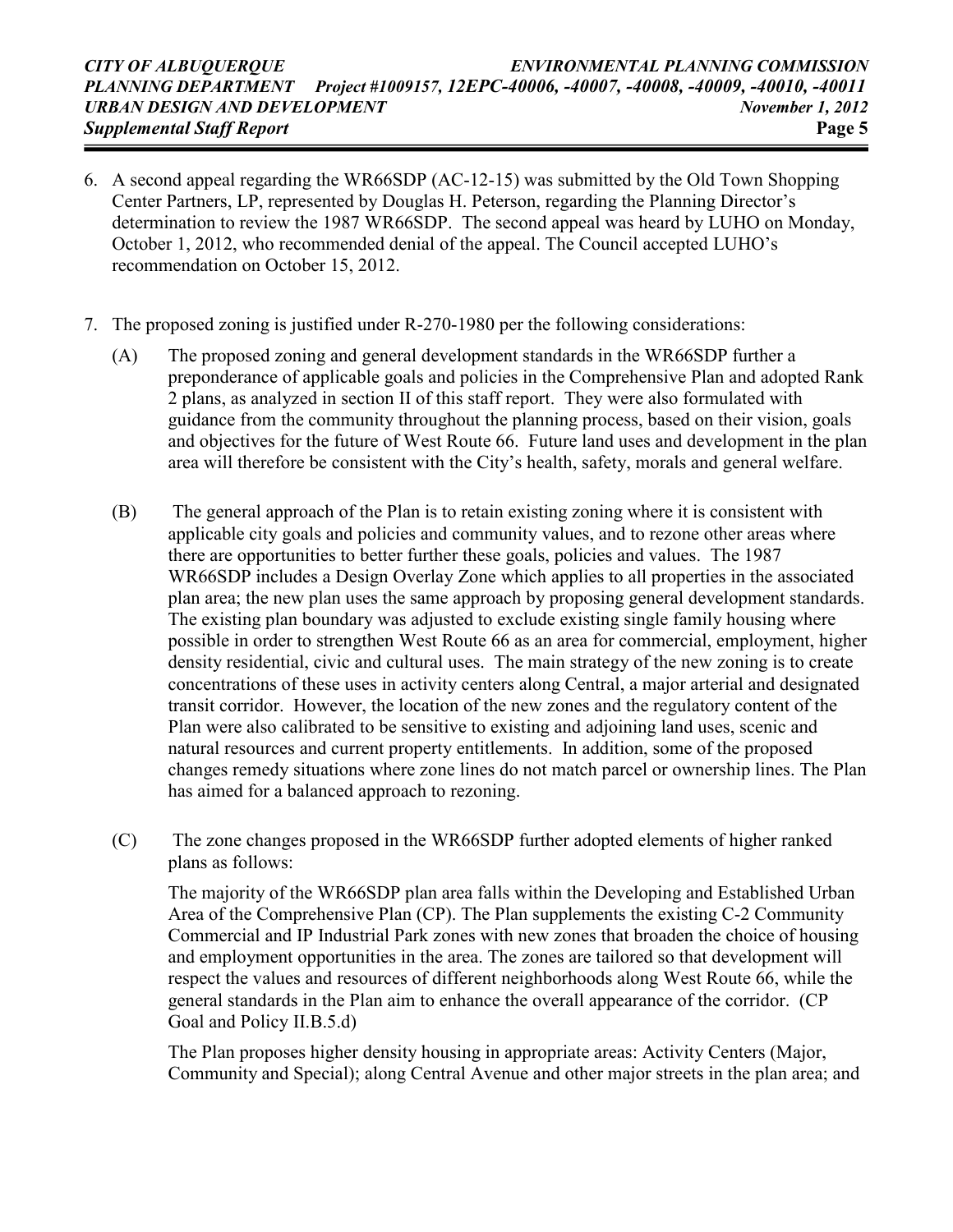where the use can act as a transition for single family residential subdivisions outside the plan area.(CP Policy II.B.5.h)

The Plan proposes zones for employment and service uses to complement surrounding residential neighborhoods. The majority of the zones also allow a mix of multi-family housing and non-residential uses, but with appropriate spacing and buffering between them. (CP Policy II.B.5.i, WSSP Goal 4)

The new zones and general standards in the plan allow a variety of architectural styles and many offer a choice of compliance measures, which allows innovation and helps achieve the quality of development desired by the West Route 66 community and the City. (CP Policy II.B.5.l)

The zones for the western segment of the corridor maintain views by promoting campus-style development, limiting building heights along public ROWs and requiring aggregated open spaces within developments. The general standards will help improve the visual quality of the built environment over time by addressing many elements of building and site design (CP Policy II.B.5.m)

The area east of the river is within the Central Urban Area of the Comprehensive Plan. The proposed W66 Special Activity Center zone in this area provides for denser housing and a mix of activities that serve residents and visitors. Along with development standards, the zone change respects and supports community resources, including the BioPark and existing historic Route 66 properties (CP Goal and Policy II.B.6.a & b)

The proposed W66 CAC, MAC and SAC zones allow concentrations of moderate and higher density mixed land uses in existing and new activity centers along Central Ave, which accommodate economic activities close to residential neighborhoods and enhance the identity of Route 66. The land uses and development standards of each zone are tailored to support the classification criteria for activity centers in the Comprehensive Plan (CP Activity Centers goal and Policy II.B.7.a & c, WSSP Goal 4)

The proposed W66 CAC, MAC and SAC zones reflect existing physical conditions and provide the regulatory framework to support the social, cultural and historical identity of different communities along the Central corridor (CP Community Identity and Urban Design Goal and Policy II.C.9.c,  $d \& e$ )

The proposed zoning and development regulations improve conditions for multi-modal travel and allow jobs and housing at higher densities in support of transit along Central Ave, an Enhanced Transit and Major Transit Corridor. (Transportation and Transit goal and Policy II.D.4.a, b & c; WSSP Goal 5, Policy 4.6.c, g & h)

The W66 RA zone was formulated to ensure that land uses and densities would be compatible with the adjacent Rio Grande Valley State Park (Bosque Action Plan Goal A and Policy 1).

(D) The proposed zone changes in the western segment of the plan area are partly justified under 2. Changed Condition, because the residential population of the Southwest Mesa has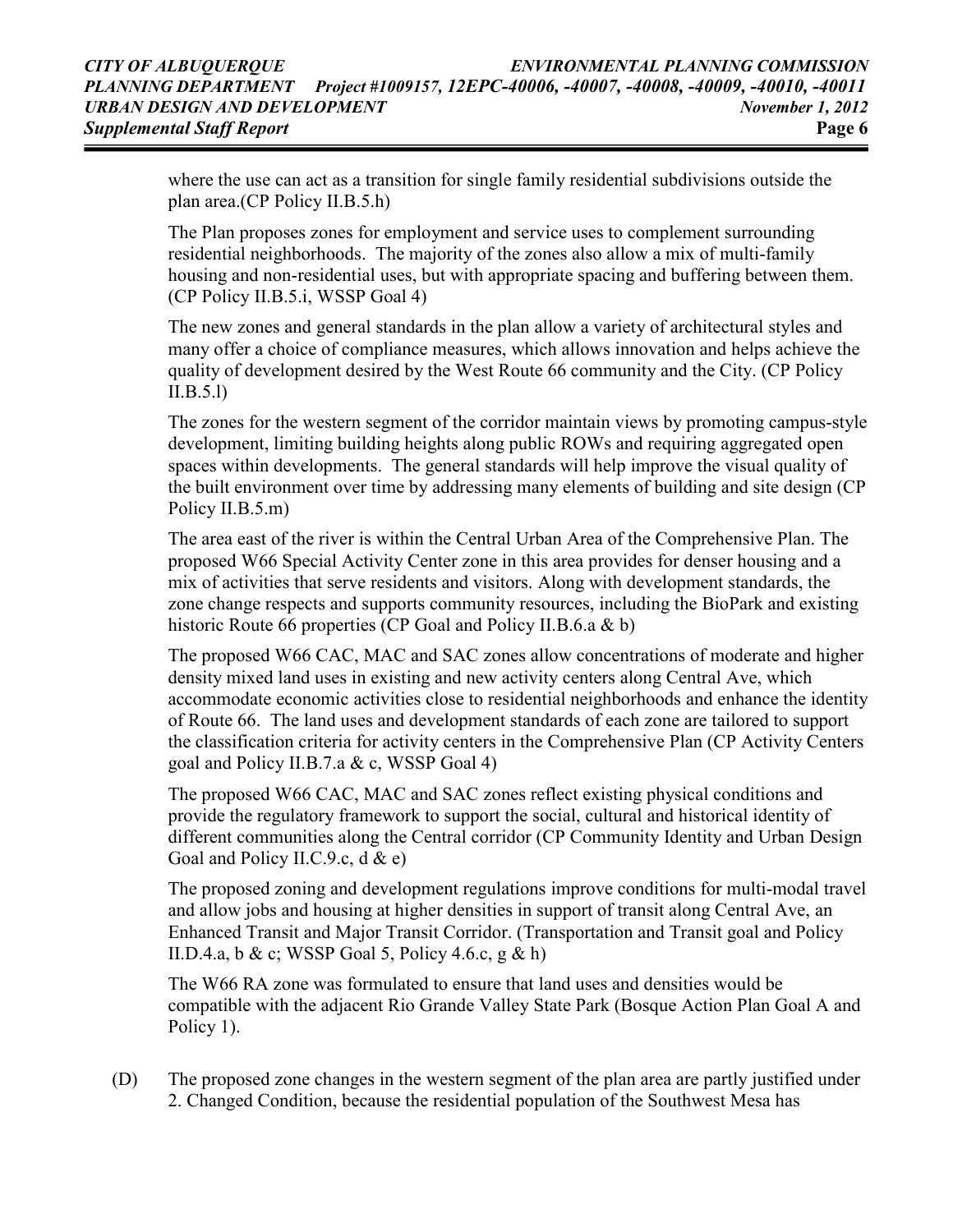increased significantly since the existing zoning was established by the 1987 WR66SDP. The vast majority of the new residents live in single family homes. The new Plan proposes zoning (W66 EPR, W66 MAC, W66 C-2) that diversifies housing in this sub-area by allowing for multi-family housing and assisted living units, and increases opportunities for retail, service and employment uses closer to where they live.

Additionally, the proposed zone changes are justified under 3., because they will result in land use categories that are more advantageous to the community as articulated in higherranked plans. (See sub-section 1C above for an analysis of applicable goals and policies in these plans)

The existing zones that would be replaced by the Plan (see Table on p. 20 of this staff report) are no longer appropriate or less appropriate, for the following reasons:

Some of the existing zones do not support current City priorities, as articulated in higherranked plans (Comprehensive Plan, WSSP, Bosque Action Plan) that were adopted or have been amended since the zones were established by the 1987 WR66SDP.

2002 amendments to the Comprehensive Plan include strengthening Activity Centers and Corridors. The existing C-1 and C-2 zones, SU-1 PDA and SU-2 IP zones do not allow the range and mix of uses, nor the densities of development, to support the Community and Major Activity Centers proposed in the Plan, which are consistent with criteria of the Comprehensive Plan. In addition, they are fragmented and do not provide regulations to ensure that developments within centers will complement each other, inter-connect by all modes of travel and strengthen the identity of Route 66.

The existing C-2, C-3, R-1 and R-2 zones adjacent to the river do not realize the goals and policies of the 1993 Bosque Action Plan that call for land uses to be compatible with the ecology of the bosque and for development to increase recreational opportunities and enhance access to the Rio Grande State Park.

Conventional C-2 and R-2 zoning is not sufficiently prescriptive to achieve the quality desired by the community and City for multi-family housing in Activity Centers and along designated Transit Corridors.

There are areas with zones too small to be viable or with boundaries that do not align with lot or ownership lines (C-1 Neighborhood Commercial, C-3 Heavy Commmercial, RA-1, RA-2, R-T Residential, SU-1 for a fire station at  $47<sup>th</sup>$  St that is being replaced on another lot, P Parking, P-R Parking Reserve).

(E) The proposed modified and new zones in the Plan were formulated to allow uses appropriate to their location on the corridor. Protection of single family residential uses in adjacent zones was addressed by providing adequate setbacks and landscape buffers and by limiting building heights. Rezoning of some districts is proposed so that permissive uses would be less harmful to adjacent property, such as from C-3 to W66 RA and from SU-2 M-1 Manufacturing to W66 IP. While the new zones allow considerable latitude in terms of permissive uses, they limit potential harm to adjacent property, neighborhoods and the wider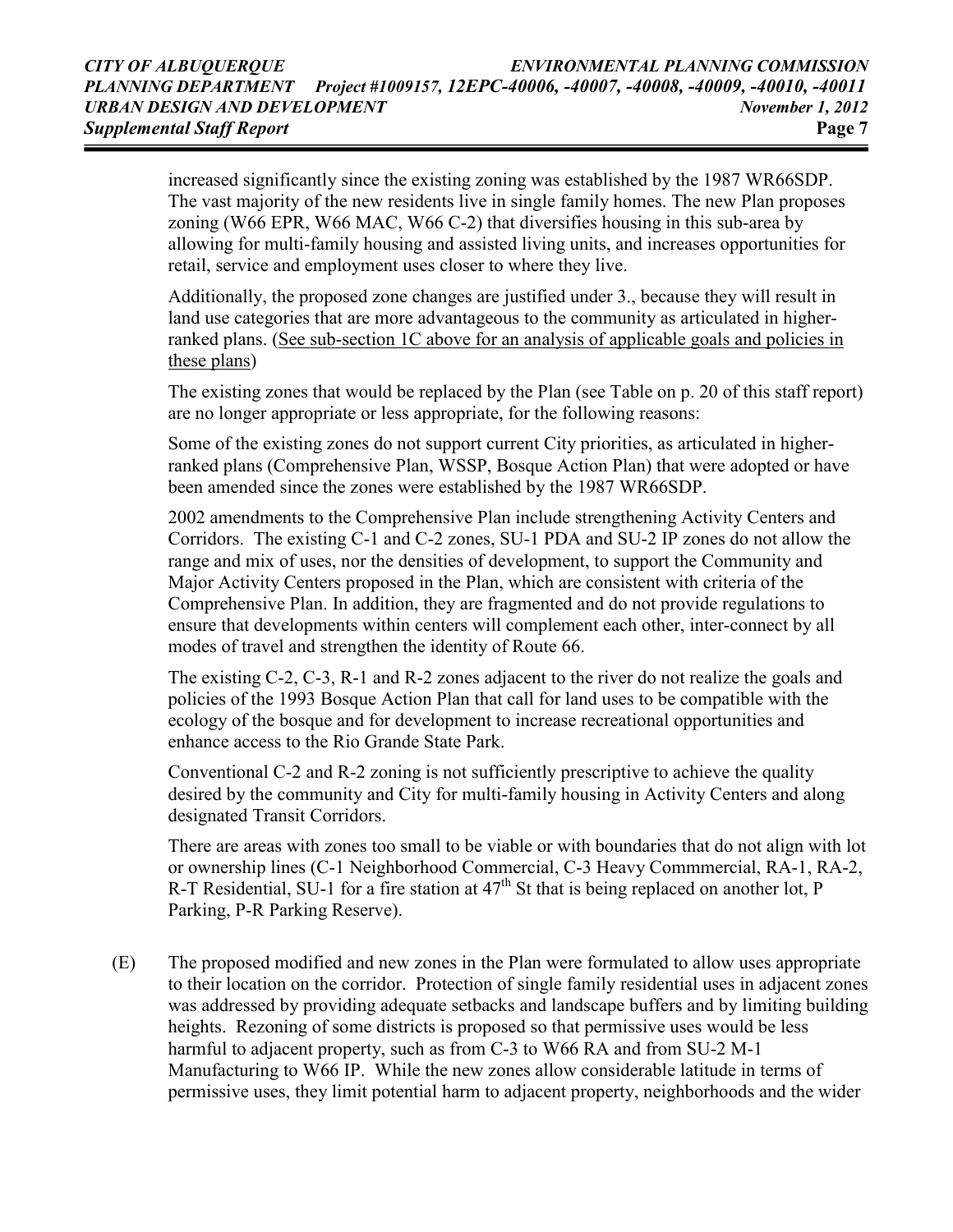community by requiring development to occur in specified building types and by limiting and prohibiting uses such as heavy manufacturing.

- (F) The proposed zones do not require any major and unprogrammed capital expenditures by the City.
- (G) The cost of land or other economic considerations are not the determining factor for the proposed zone changes. The most significant factor is that the changes are more advantageous to the community as articulated in adopted City plans.
- (H) The location of office, commercial and higher density residential zoning, such as apartments, along Central Ave and other major streets in the plan area is not the only justification for the proposed changes. The new mixed use zones further a preponderance of adopted City goals and policies, such as increasing housing choice and attracting more retail, services and employment to activity centers and transit corridors, for the benefit of the local and wider community.
- (I) The proposed zone change that may be considered a spot zone is the rezoning of the site of the city's Aquarium and Botanic Garden from C-2 and RA-1 to SU-1 for BioPark. The change is justified under 2. because it reflects a well-established, unique land use that is associated with a master plan and its own Special Activity Center designation, which facilitates realization of the Comprehensive Plan. These make the site unsuitable for other uses and zoning.
- (J) The Plan area consists primarily of properties fronting Central Ave. The street is part of historic Route 66, known for its road-side businesses, and is currently an established commercial corridor east of new Coors Blvd. Much of the existing C-2 zoning would be considered strip zoning, but is consistent with the historic legacy of the corridor and is suitable on an arterial. Properties currently zoned SU-2 PDA, PCA and IP at the western end of the corridor, many of which are vacant, are proposed to be rezoned to W66 C-2 to support the Plan's vision for West Route 66. The rezoning at the southwest corner of 98th St is consistent with the Neighborhood Activity Center designation at the crossroads of two arterials. The other changes will help realize the Transportation and Transit Corridor policies of the Comprehensive Plan and unify the regulatory framework for future development on Route 66. However, the Plan proposes to incorporate the C-2 areas within the Major Activity Center into the new W66 MAC zone, which will reduce the amount of C-2 strip zoning in this sub-area of the corridor.

Conclusion: The proposed zone changes in the WR66SDP are justified because they have met the tests in Resolution 270-1980. In some cases they address changed conditions, but are justified primarily because they will encourage quality and context-sensitive development which is more advantageous to the community as articulated in adopted City plans.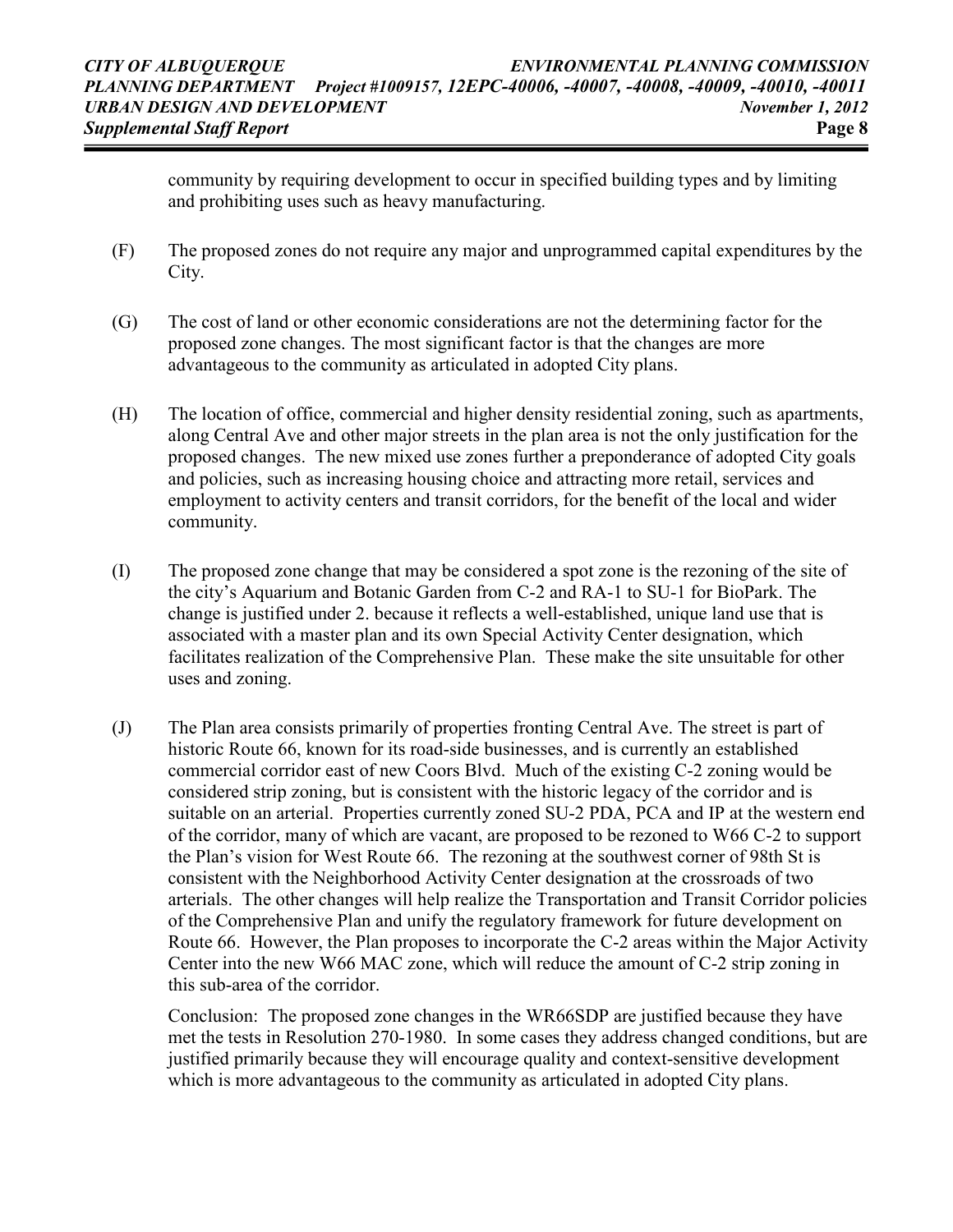10. Comments and testimony were received from city departments and agencies and from propertyowners, businesses, residents and other interested parties. There is both support and opposition to the draft Plan. The majority of the concerns have been addressed through the following conditions for recommendation.

CONDITIONS FOR RECOMMENDATION - #1009157, 12EPC-40006, -40007, -40008, -40009, - 40010, -40011, requests to recommend approval to City Council of map amendment to West Route 66 Sector Development Plan, adoption of West Route 66 SDP, Text Amendment to West Side Strategic Plan, Map Amendment to Tower/Unser SDP, Map Amendment to Old Town SDP, Map Amendment to Huning Castle/Raynolds Addition SDP, November 1, 2012

- 1. For recommended changes to Chapter 4 Zoning and General Development Standards of the West Route 66 Sector Development Plan (2.23.12 EPC draft), see attached 11.1.12 Redline.
- 2. Other recommended changes to the WR66SDP 2.23.12 EPC draft are as follows:

p. 8, after 1st sentence, insert: "The community goals and objectives also serve as the policies that should be used by reviewing bodies and decision-makers in matters relating to land use and development in the West Route 66 plan area, and can assist enforcement staff to interpret the intent of the Plan's regulations."

p. 11, 1.5.3.e, change to read "Investigate the feasibility of creating or improving pedestrian and bike trails along canals and ditches."

 p. 11, 1.5.3.3, replace "pedestrian and bike trails" with "pedestrian/bike trails"p. 32, add language from addendum to retail market study that discusses potential impacts of "east extension"..

p. 34, insert Demographics section

p. 57 Amend Section 6.4.1 , including Segment 2 discussion in part a, to reflect lack of bike lanes between Atrisco and and the Rio Grande Bridge. Revise trail descriptions to correct locationsP. 160, add priority level/timeframe in consultation with community and departments & agencies

p. 57, 6.4.1, reword 2nd para.:"...: the Paseo del Bosque, the trail on Coors Blvd. north of Central, the trail on Unser Blvd. south of Central, and the trail on 98th St. south of Central."p. 138 Amend Figure 48 to show continuous westbound bike lane on Central at 98th

P. 63, 9, insert after Amole Watershed Drainage Master Plan "is being updated as of 2012"

p. 64 Amend the second sentence of paragraph 9.1.d to read "…but also to insufficient storm drain capacity and electricity supply in the area."

p. 64 Amend the first sentence of paragraph 9.0 to read: "The City of Albuquerque has received its EPA MS4 Permit for stormwater quality with an effective date of March 1, 2012."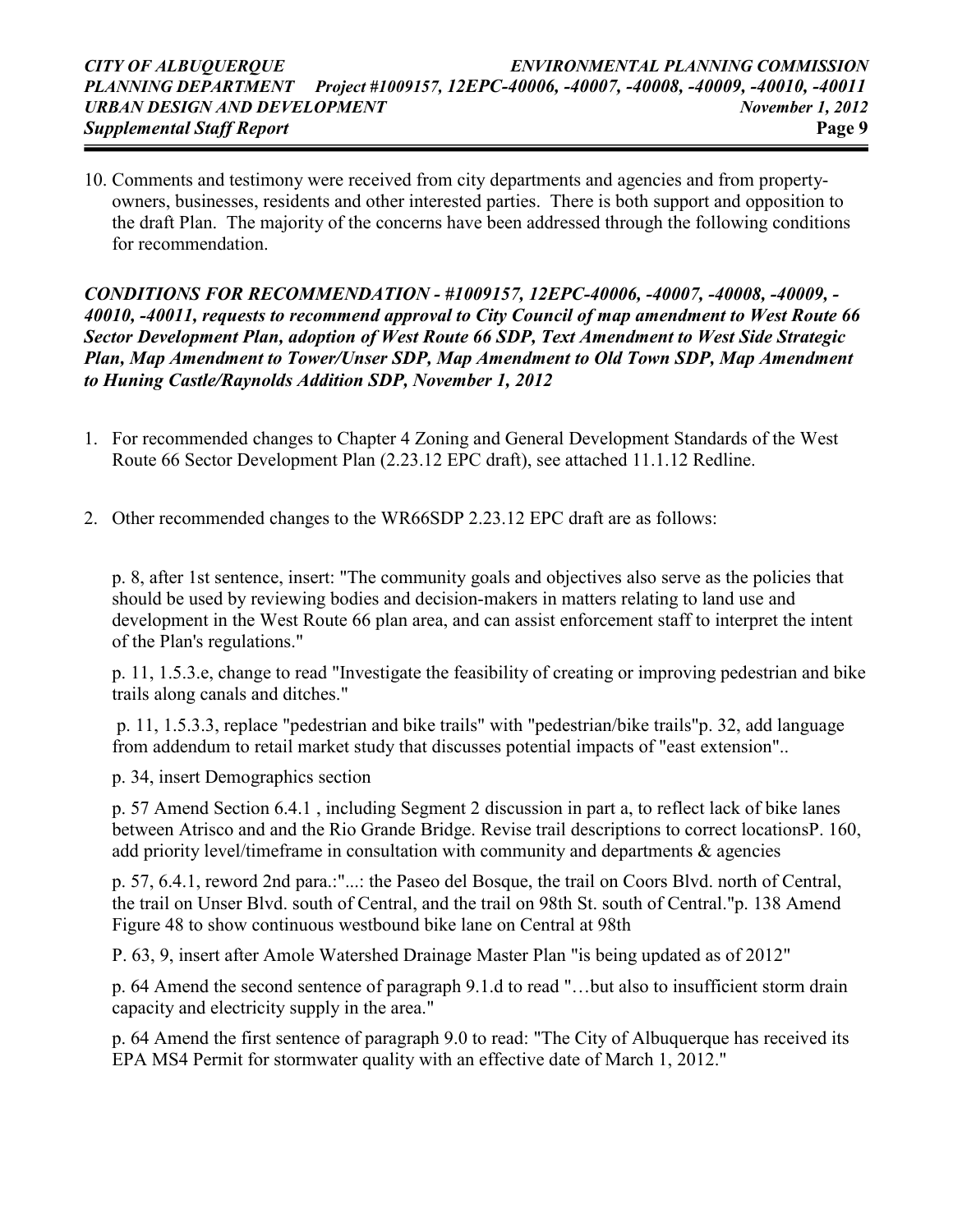p. 64 Amend the second to last sentence in paragraph 9.0 on to read "…volume and flow of stormwater."

p. 71, 11.1.1.a reword last sentence: "This is a potential site for Parks or Family and Community Services." p. 154, 5.1.b, reword beginning of sentence: "Consider a Parks or Family & Community Services facility..."

p. 71, 11.1.1.c, replace "linear park" with "trail corridor".

p. 72, d., delete "MRGCD". At the end of the paragraph, add: "The trails were constructed by the U.S. Army Corps of Engineers and are maintained by City Parks and Recreation Department/Open Space Division."

p. 72, 3rd para., add "Some facilities, or portions of facilities, may not be suitable for trail development due to right-of-way, landownership or other constraints." Last sentence, change to read "assume liability and responsibility for maintaining them."

p. 84, add "Internal side setback. Side setback between lots within a specified zone, i.e. does not apply to side setback of a lot adjoining a diffent zone."

p. 84, add "Gated Community. A residential area where accessibility is controlled by means of a gate, guard, or barrier, which restricts access to normally public spaces such as streets and pedestrian/bike paths. Gated access to interior courtyards and residents-only parking is allowed."

p. 95, Limited Uses, 1. insert at end, "and lots less than 150 ft wide and 200 ft deep as measured from the Central ROW are exempt."

p. 96, Building Height 4. insert after "public ROW", "or the edge of a primary drive accessing Central Ave."

p.103, add "Required open space is encouraged adjacent to the bosque and MRGCD facilities."

p. 116, delete 13. and renumber the following standards.

p. 116. 10, replace "public ROW" with "street".

p. 126, L, add "All screening and vegetation surrounding ground-mounted transformers and utility pads shall 10 ft of clearance in front of the equipment door and 5 ft to 6 ft clearance on the remaining three sides for access and to ensure work crew and public safety during maintenance and repair, or as specified in the Facility Plan: Electric System Transmission and Generation. Non – permanent use of clearance, such as for parking, is permitted. Aesthetic improvements are encouraged to minimize the visual impact of ground-mounted equipment."

p. 121, 3.b.ii. and 3.c.i, add "Per City policy, maintenance is the property-owner's responsibility."

p. 136 d.1, insert "minimum" before 10; d.6, at end add "Trail and signage would conform with City standards in consultation with the Parks and Recreation Department."

p. 140, Amend to note need for further evaluation in conjunction with DMD and MRCOG.

p. 142 Amend Figure 50 to show bike lanes on Coors Blvd

p. 143 1.2.1.a and p. 160 Projects table, add reference to potential BRT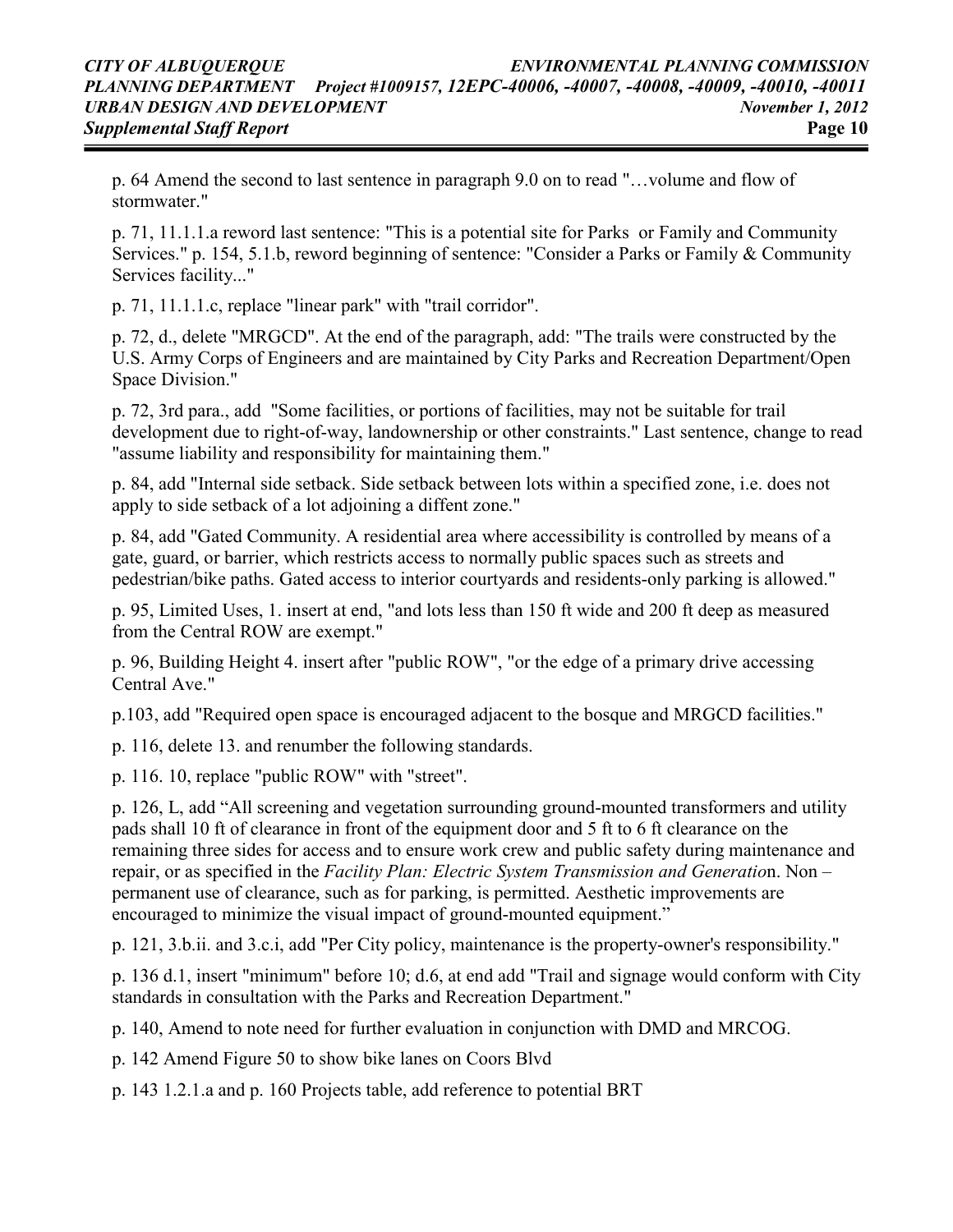p. 144 Revise General Site Standards diagrams to acknowledge sight triangle preservation.

p. 135 Amend 1.1.1c to reflect that signals are currently synchronized.

p. 143 h. After "vehicular bridge", insert "that connects to north-south trails along the river.", p. 148 e. At end of paragraph, insert "Connections to existing trails along both sides of the river should be incorporated in its design",

p. 146 Amend Section 1.2.1 .m to note need for engineering study of signalization at Clayton

p. 148, 2nd sentence 1st para.: "In order to encourage more trips by bicycle in the Plan area, it is necessary to ensure good bike connectivity between Central and the intersecting north/south streets, as well as good access to, and within, activity centers and to popular destinations along the corridor."

p. 148, 2nd sentence 1st para.: "In order to encourage more trips by bicycle in the Plan area, it is necessary to ensure good bike connectivity between Central and the intersecting north/south streets, as well as good access to, and within, activity centers and to popular destinations along the corridor."

p. 148, e., insert "and in keeping with the natural character of the bosque".

p. 154, delete d.

p. 154, c. add quotes i.e. "pocket park"; begin e.: "Consider developing an urban park model..." and insert ", which" after "active uses".

p. 155 6.1.c At end of paragraph, insert "Ensure that connections to existing north-south bosque trails, including the accessible trails on the west side of the river, are considered and evaluated in its design."

p. 155, 7.1d, reword as follows: "Consider removing the existing chain-link fence along the Alameda Drain in the block north of Central Ave. or replacing it with a more attractive design."

p. 155, 7.0, At end of paragraph, insert: "Any proposed improvements need to be reviewed by the MRGCD in the concept stage to evaluate impacts to, and ensure that projects maintain or enhance necessary access to facilities from roads.

p. 160, complete Project Table in consultation with departments and agencies.

p. 161, 7.1.c, insert after MR site: "and bosque trails"

p. 161, include consultation with Open Space

p. 171, add "Multi-use trail. A path physically separated from motorized vehicle traffic by an open space or barrier, and constructed within the street right-of-way or within an independent right-ofway including shared-use rights-of-way or utility or drainage easements that permits more than one type of non-motorized use".

p., 171, add definition of HAWK.

In zones that include MRGCD facilities, ensure there is a setback of 5 ft from MRGCD property or easement.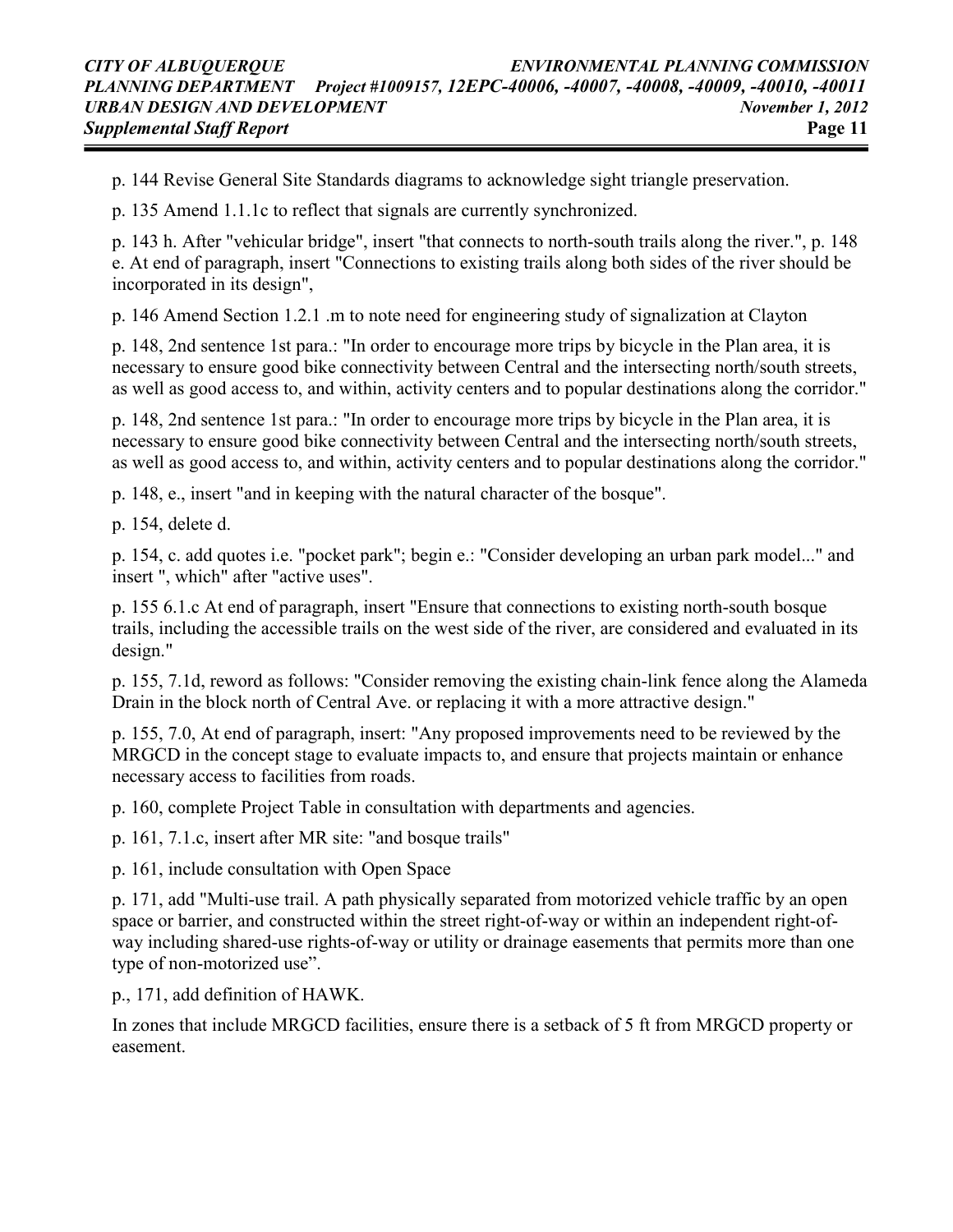### RECOMMENDATION - #1009157, November 1, 2012

Recommendation of Approval to City Council of 12EPC-40006, -40007, -40008, -40009, -40010, -40011, map amendment to West Route 66 Sector Development Plan, adoption of West Route 66 SDP, Text Amendment to West Side Strategic Plan, Map Amendment to Tower/Unser SDP, Map Amendment to Old Town SDP, Map Amendment to Huning Castle/Raynolds Addition SDP, based on the preceding Findings and Conditions.

## Carol Toffaleti Senior Planner

### Notice of Decision cc list:

Alamosa NA (R), Jeanette Baca, 901 Field SW, Albuquerque, NM 87121 Anderson Hills NA, Celeste Wheeler, 3209 Lazy Day Dr. SW, Albuquerque, NM 87121 Avalon NA, Kelly Chappelle, 9135 Santa Catalina Ave NW, Albuquerque, NM 87121 Crestview Bluff NA, Fran Lopez, 1509 Sunset Farm Rd SW, Albuquerque, NM 87105 El Rancho Grande HOA, Jessica Rivera, PO Box 93488, Albuquerque, NM 87199 Encanto Village HOA, Norman Mason, 7427 Via Tranquilo SW, Albuquerque, NM 87121 Historic Old Town Property Owners Assoc., Jim Hoffsis, 2012 S. Plaza St NW, Albuquerque, NM 87104 Huning Castle NA (R), Ranne B.Miller, 1521 Parks SW, Albuquerque, NM 87104 Los Altos Civic Assoc. (R), Diane Beserra, 814 Rio Vista Cir SW, Albuquerque, NM 87105 Los Volcanes NA (R), Margaret K. Woods, 6503 Honeylocust Ave SW, Albuquerque, NM 87121 Orchards at Anderson Heights Subassoc., Inc., Chris Perkins, 2924 Margerum Trail SW, Albuquerque, NM 87121 Pat Hurley NA (R), Joan Jones, 309 Rincon Ct NW, Albuquerque, NM 87105 Riverview Heights NA (R), Pat Baca Jr. 1206 Riverview Dr NW, Albuquerque, NM 87105 Skyview West NA (R), Bea Purcella, 201 Claire Ln SW, Albuquerque, NM 87121 Stinson Tower NA (R), Norman Mason, 7427 Via Tranquilo SW, Albuquerque, NM 87121 Sunrise HOA (R), Andres Anaya, 209 Galataneu NW, Albuquerque, NM 87121 Sunstar NA, David Vargas, 3200 Rio Bravo SW, Albuquerque, NM 87105 Tapia Meadows NA (R), Terri Gallegos, 1042 Draco SW, Albuquerque, NM 87105 Vista West H.O.A. (VWH), Denise Guana, 676 Ridgeside Trl. SW, Albuquerque, NM 87121 Valley Gardens NA (R), Marcella Rael, 4600 West Lea SW, Albuquerque, NM 87105 Vecinos Del Bosque NA (R), Rod Mahoney, 1838 Sadora Rd SW, Albuquerque, NM 87105 Vista Magnifica Assoc. (R), Lorelei Novak, 1520 Buck Ct NW, Albuquerque, NM 87105 Vista Sandia HOA, George Benavidez, 8001 Vista Volcan Ln SW, Albuquerque, NM 87121 Vista West H.O.A. (VWH) Denise Guana, 676 Ridgeside Trl. SW, Albuquerque, NM 87121 West Mesa NA (R), Michael Quintana, 301 63rd St NW, Albuquerque, NM 87105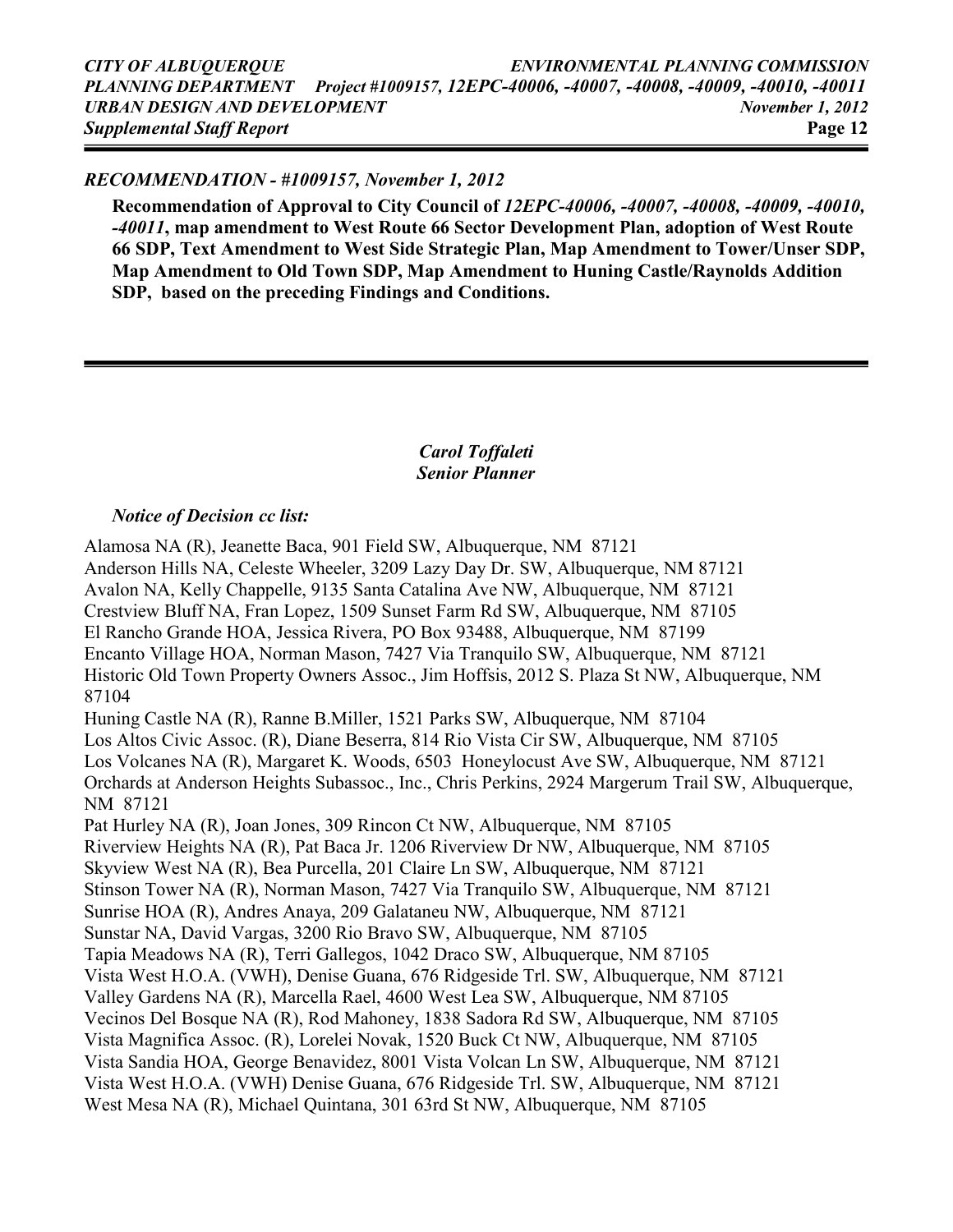#### CITY OF ALBUQUERQUE ENVIRONMENTAL PLANNING COMMISSION PLANNING DEPARTMENT Project #1009157, 12EPC-40006, -40007, -40008, -40009, -40010, -40011 URBAN DESIGN AND DEVELOPMENT November 1, 2012 Supplemental Staff Report **Page 13**

West Old Town NA (R), Anna Padilla Morgan, 2633 Marble Ave NW, Albuquerque, NM 87104 West Park NA (R), Kevin Hagen, 2021 Alhambra SW, Albuquerque, NM 87104 Westgate Heights NA (R), Paul Fredrickson, 8508 Mesa Real Ave SW, Albuquerque, NM 87121 South Valley Coalition of NA's, Andres Lazo, 3220 Grasshopper Dr SW, Albuquerque, NM 87121 South West Alliance of Neighbors (SWAN), Klarissa Peña, 6525 Sunset Gardens SW, Albuquerque, NM 87121 Westside Coalition of NA's, Gerald C. Worrall, 1039 Pinatubo Pl NW, Albuquerque, NM 87120 Mike Contreras, PO Box 91088, Albuquerque, NM 87199 Ron Bohannan, 5571 Midway Park Pl, Albuquerque, NM 87109 Mike Stewart, 8101 Central NW, Albuquerque, NM 87121 Doug Peterson, 2325 San Pedro Dr NE, Ste 2A, Albuquerque, NM 87110 Steven Coe, 2325 San Pedro Dr NE, Ste 2A, Albuquerque, NM 87110 Kim Kildew, 410 S. Orchard St, Ste 176, Boise, ID 83704 Buck Buckner, 2100 Central NW, Albuquerque, NM 87102 Craig Calvert, 4700 Lincoln Rd NE, Ste. 111, Albuquerque, NM 87109 Ross Perkal, 708 Marquette NW, Albuquerque, NM 87102 Jack Dettweiler, 4308 Candlestick NE, Albuquerque, NM 87109 John Andrews, 8500 Menaul NE, Ste. A440, Albuquerque, NM 87112 Louis Tafoya, 6411 Avalon Rd NW, Albuquerque, NM 87105 George Rainhart, 9814 Carmel Ct, Lone Tree, CO 80124 David Heeter, 8715 Volcano Rd NW, Albuquerque, NM 87121 Brian Sallee, PO Box 16552, Albuquerque, NM 87191 Richard Hanna, 10701 Lomas NE #201, Albuquerque, NM 87112 Anita Kelley, 1121 4th Street NW Suite 1-A, Albuquerque, NM 87102 Keith Bandoni, 2424 Louisiana Blvd NE Ste 300, Albuquerque, NM 87110 Jerry Gallegos, 417 65th St SW, Albuquerque, NM 87121 George Katsaros, 3916 Central SW, Albuquerque, NM 87105 John Myers, 1401 Central Ave. NW, Albuquerque, NM 87104 Anna Padilla Morgan, 2633 Marble Ave. NW, Albuquerque, NM 87104 Stavros Anagnostakos, 1518 Wellesley Dr. N.E. Albuquerque, NM 87106 Keri Ashley, keriashley@oakrealtypartners.com Ruby Bishop,  $225 \times 40^{th}$  St. NW, Albuquerque, NM 87105 George Brooks, 7432 La Jara Ct. NE, Albuquerque, NM 87109 Anna Chronis, 1102 Washington NE, Albuquerque, NM 87110 Jeff Geller, 924 West Colfax Ave, Denver, CO 80204 June Lee, 2318 Central SW, Albuquerque, NM 87104 Mark Lewis, mark@marklewis.com Anveraw P. Macji, 2411 Central NW, Albuquerque, NM 87104 Joe C. Marquez, *jm\_reliable@hotmail.com* Paul Meyer, 3523 Alvarado Dr. N.E. Albuquerque, NM 87110 Leroy Moya, 9700 Central SW, Albuquerque, NM 87121 Judith Nelssen & Maniza Shirk, 233 Camino Uno SW, Albuquerque, NM 87105 Dhiraj L. Patel, 2222 Central Ave SW, Albuquerque, NM 87104 Guillermo & Alice Sanchez, rsanchez2@san.rr.com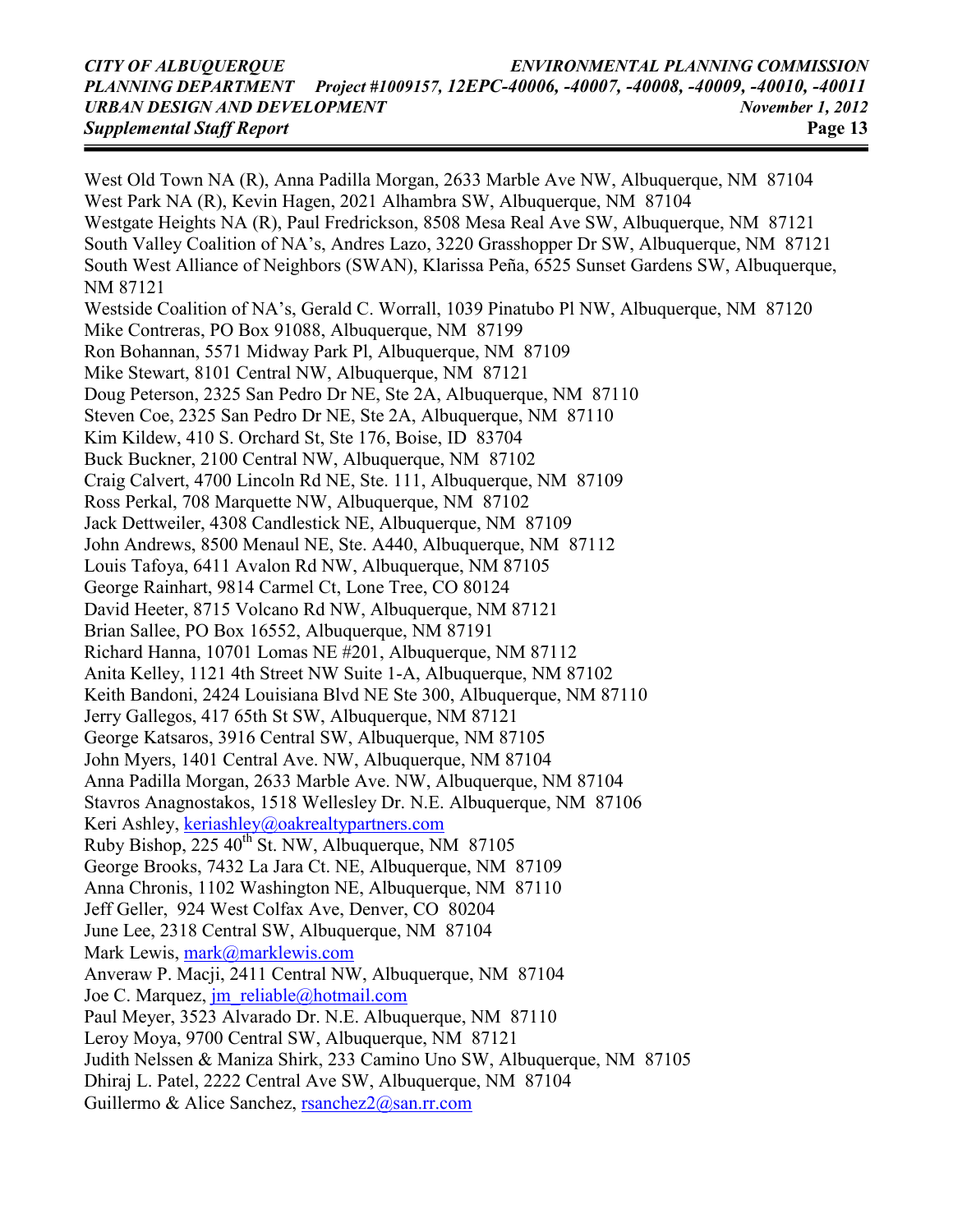#### CITY OF ALBUQUERQUE ENVIRONMENTAL PLANNING COMMISSION PLANNING DEPARTMENT Project #1009157, 12EPC-40006, -40007, -40008, -40009, -40010, -40011 URBAN DESIGN AND DEVELOPMENT November 1, 2012 Supplemental Staff Report **Page 14**

Lawrence M. Wells, 2155 Louisiana Blvd NE #10300, Albuquerque, NM 87110 Lonnie S. Yanes, 6220 Central Ave S.W., Albuquerque, NM 87105 Jennifer Buntz, *bikefunsafe@gmail.com* Ernest Dalton,  $127 \times 40^{th}$  St NW, Albuquerque, NM 87105 Loyd Goatcher, Samon's, 2511 Monroe NE, Albuquerque, NM 87110 Marie Villalobos, 123  $40^{th}$  St NW, Albuquerque, NM 87105 Ruth Wendell, 4011 Central NW, Albuquerque, NM 87105 D.M. Moya, 9317 Central NW, Albuquerque, NM 87121 Joseph Kenner / Ram Gas Station, 2309 Central NW, Albuquerque, NM

#### Attachments

October 4, 2012 EPC Action Sheet October 11, 2012 EPC Notice of Decision AC-12-15 Council Notice of Decision Matrix of Staff Responses to Comments Red-Line of Chapter 4 of 2.23.12 draft West Route 66 Sector Development Plan Public comments received after completion of October 4, 2012 staff report